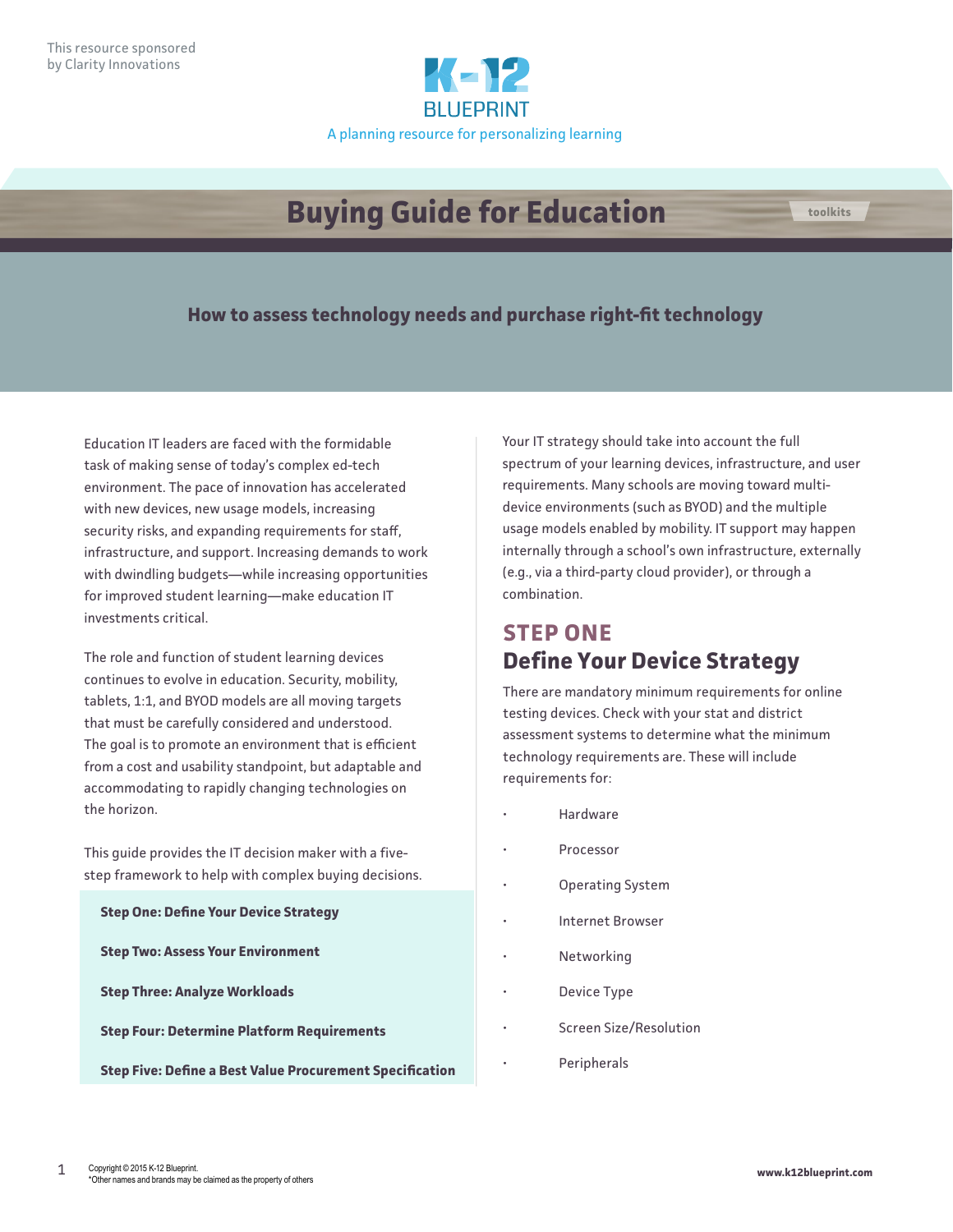## **STEP TWO Assess Your Environment**

#### **Infrastructure**

It's important to consider the effect of ever-increasing student, teacher, and administrator demand on bandwidth, along with the LAN and WAN infrastructure. Assess your immediate and projected bandwidth requirements and infrastructure configuration, so that you can select the type of learning devices that have the performance and capabilities to meet your needs. You may find it useful to graph previous, current, and projected bandwidth requirements.

## **Bandwidth**

Determine if LAN links, WAN links, Wi-Fi connections, and the supported infrastructure meet current education needs. Determine what the current bandwidth requirements are today, as well as how these needs might change. Video, VoIP, virtualization, social media, and collaboration tools will impact infrastructure responsiveness. Remember to include management applications and protocols, as these also consume network bandwidth.

### **Device Fleet**

**Distributed computer model:** In this model, operating systems and applications are distributed, installed, and executed locally on the devices. This device environment has minimal impact on the infrastructure, but does require a more solid management structure.

**Centralized device model:** In this configuration, the majority of the workload moves from the device, such as with Chromebooks: placing operating systems, applications, and computing resources in the cloud. Here, network infrastructure becomes more critical as all information is utilizing the network. While centralization can bring cost efficiencies that reduce total cost of ownership (TCO), the necessary addition of software and hardware infrastructure can offset gains.

Keep in mind that a centralized device model cannot accommodate all applications and workloads. Processorand resource-heavy applications, such as graphics, video, VoIP, real-time collaboration, engineering, immersive, and visual applications, may need robust and local device capabilities.

Hybrid model: Many school districts combine models to suit their evolving needs, with centralized devices in the classroom for everyday tasks and distributed devices for more demanding lab work and online testing needs, for example.

The combined architecture brings the benefits of both central and distributed compute models, along with the capacity to change as new applications, usage models, and requirements evolve.

You will want to choose devices that have the performance and capabilities to support your current workloads, as well as enough performance for future trends, such as major shifts in applications or cloud-computing security.

## **STEP THREE Analyze Workloads**

### **Operating System**

Consider the level of performance you'll need to meet the baseline requirements of your operating system (OS). Baseline requirements are typically in the technical specifications on the OS vendor website. If a vendor roadmap is available, it can help you to predict if an OS upgrade will require additional performance. If you are running multiple operating systems, you can follow the same process for each one: checking the vendor requirements to establish a baseline and projecting the demands of upgrades that may take place during your technology lifecycle. Be sure to purchase sufficient performance to cover your immediate and projected OS needs. Shorter PC refresh lifecycles require less headroom for future growth (and allow you to more rapidly adapt to change in OS and application requirements).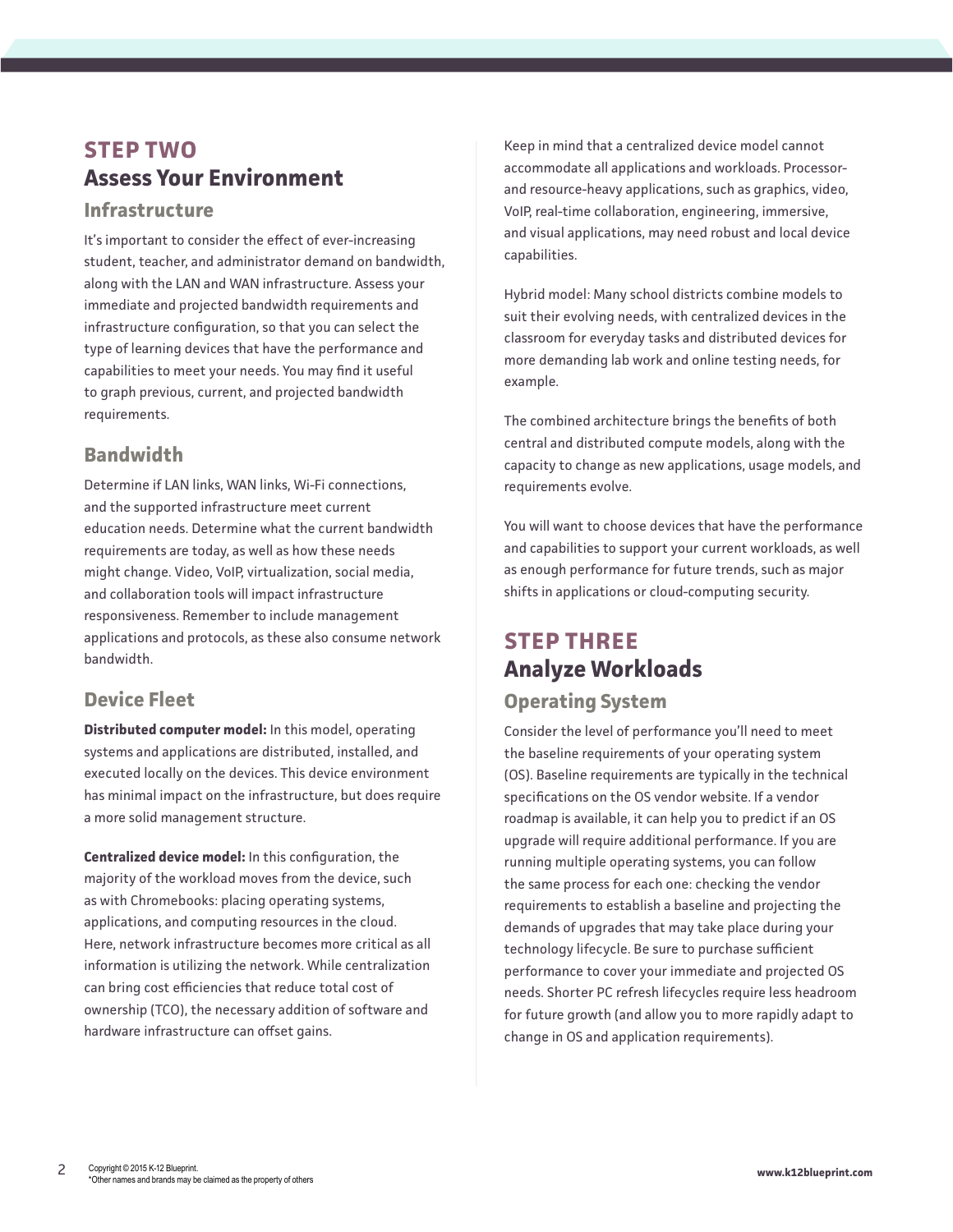## **Applications**

Consider the types and quantity of applications you want to run on your OS.

Some types of applications are more performanceintensive than others. The more applications you run in your school or district, the more performance you will need.

**IT/administration applications:** Used for management and security, including anti-virus protection, hard disk encryption, firewalls, and management agents. If you are running these types of applications, they will impact your overall infrastructure performance. If you are not currently using them, but intend to add them to your application mix, you will definitely see a performance impact after deployment on a lower-end device.

**Productivity applications:** Used for basic tasks such as word processing, email, calendar, spreadsheets, presentations, as well as file and print sharing. More feature-rich upgrades may require more platform performance. There are many apps and cloud-based solutions that, while not yet as feature-rich as software, are becoming more sophisticated and may well meet your school's needs.

**Content creation applications:** Used for advanced teaching and learning; 3-D modeling; as well as graphical, musical, or video content creation. These are the more performance-intensive specialty apps that need to run well to support these activities.

Remember that increasing grade levels typically require more application performance while teachers and school administrators will need a baseline of productivity applications.

## **STEP FOUR Determine Platform Requirements Security**

Social media, third-party services, apps, the cloud, and more diverse delivery models and applications can increase security risks. Stringent regulatory requirements for data used by education organizations make security a top priority when making any infrastructure purchase decision.

### **Manageability**

As schools and districts grow, so do their technology needs. This is why it is critical to factor in the need for more extensive management and automation solutions. This will have a direct impact on the total cost of ownership; management technologies help keep overall fleet management costs down.

#### **Hardware**

You will also want to ensure that the device platforms you purchase have the hardware features to support your organization. Checking ports and peripherals, display features, and suitability for mobile deployments can help ensure the platforms you choose will stand up to expected use.

### **Ports and Peripherals**

Consider ports, peripherals, and user needs for the device platforms. USB ports can be used for printing and accessories, including any peripheral devices. They support the following:

- Locally attached printers
- Teaching and learning accessories including digital cameras, webcams, digital microscopes, and microphones
- Specialty devices
- Storage devices
- Network connections